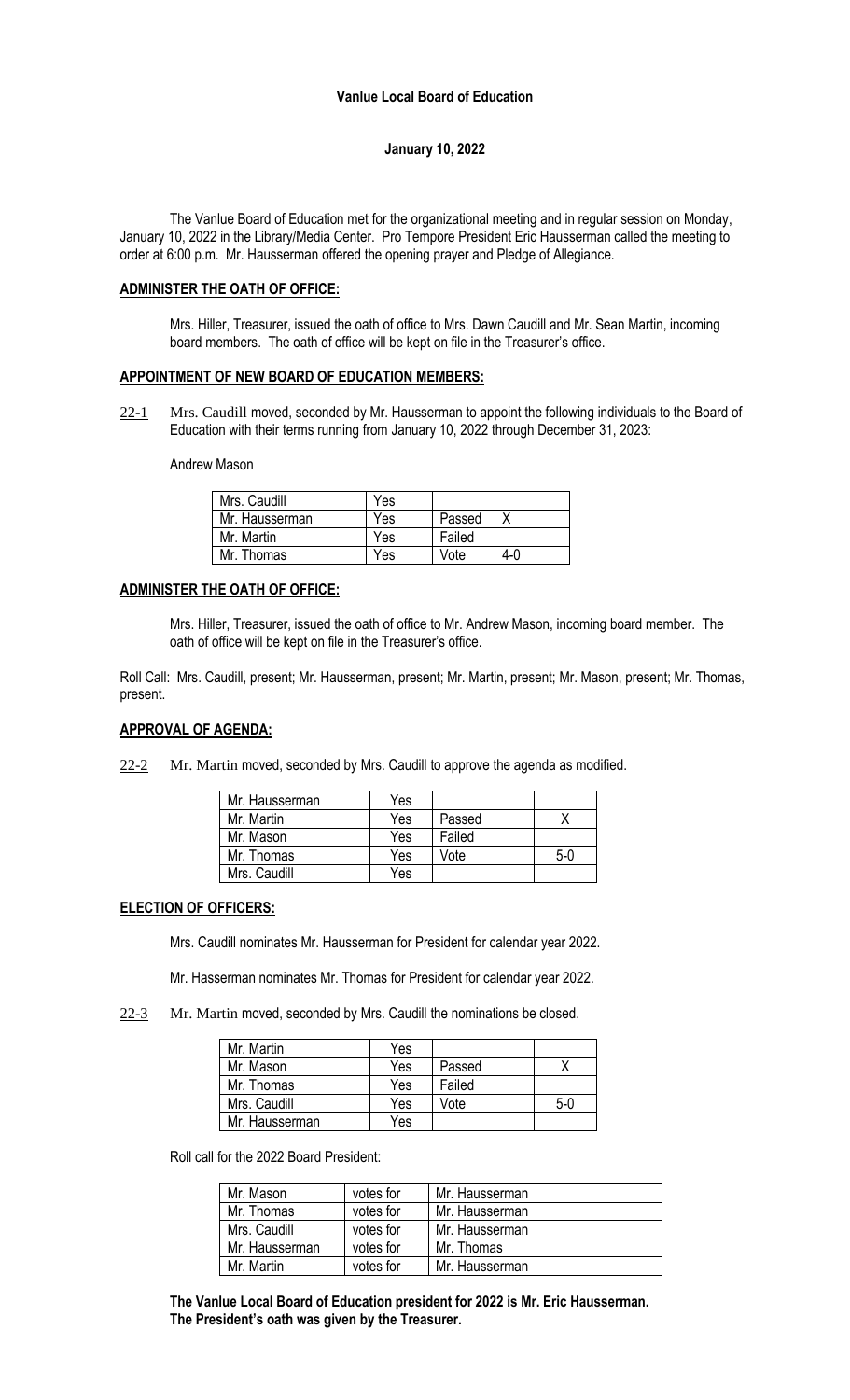### **Vanlue Local Board of Education**

# **January 10, 2022**

Mrs. Caudill nominates Mr. Thomas for Vice-President for calendar year 2022.

Mr. Thomas nominates Mr. Martin for Vice-President for calendar year 2022.

22-4 Mr. Thomas moved, seconded by Mrs. Caudill the nominations be closed.

| Mr. Thomas     | Yes |        |       |
|----------------|-----|--------|-------|
| Mrs. Caudill   | Yes | Passed |       |
| Mr. Hausserman | Yes | Failed |       |
| Mr. Martin     | Yes | Vote   | $5-0$ |
| Mr. Mason      | Yes |        |       |

Roll call for 2022 Board Vice-President:

| Mrs. Caudill   | votes for | Mr. Thomas |
|----------------|-----------|------------|
| Mr. Hausserman | votes for | Mr. Thomas |
| Mr. Martin     | votes for | Mr. Thomas |
| Mr. Mason      | votes for | Mr. Thomas |
| Mr. Thomas     | votes for | Mr. Martin |

**The Vanlue Local Board of Education Vice-President for 2022 is Mr. Jonathan Thomas. The Vice-President's oath was given by the Treasurer.**

#### **CONSENT AGENDA – ORGANIZATIONAL MEETING:**

22-5 Mrs. Caudill moved, seconded by Mr. Martin to approve the Consent Agenda for the Organizational Meeting as follows:

# BOARD REPRESENTATIVES FOR 2022

- ➢ Mr. Hausserman be named as the **official delegate** to the **2022 Ohio School Board Conference.**
- ➢ Mr. Thomas be named as the **alternate delegate** to the **2022 Ohio School Board Conference.**
- ➢ Mr. Thomas be named as the **legislative liaison** to the **Ohio School Board Association** for calendar year 2022.
- ➢ Mrs. Caudill be named as the **curriculum representative.**
- ➢ Mr. Martin be named as the **policies representative**.
- ➢ Mr. Mason be named as the **Athletic Council representative.**
- ➢ Mr. Hausserman be named as the **Technology representative.**
- ➢ Mrs. Caudill be named as the **Music Booster representative.**
- ➢ Mr. Hausserman be named as the **Buildings and Grounds Committee representatives.**
- ➢ Mr. Hausserman and Mr. Thomas be named as the **Finance and Audit representatives.**
- ➢ Mr. Martin be named as the **Student Achievement Liaison.**

# REGULAR MEETING TIMES, DATES, AND LOCATIONS:

To approve the 2022 regular meeting times and dates as follows:

| Monday | February 21  | 6:30 P.M. |
|--------|--------------|-----------|
| Monday | March 21     | 6:30 P.M. |
| Monday | April 18     | 6:30 P.M. |
| Monday | May 16       | 6:30 P.M. |
| Monday | June 20      | 6:30 P.M. |
| Monday | July 18      | 6:30 P.M. |
| Monday | August 15    | 6:30 P.M. |
| Monday | September 19 | 6:30 P.M. |
| Monday | October 17   | 6:30 P.M. |
| Monday | November 21  | 6:30 P.M. |
| Monday | December 12  | 6:30 P.M. |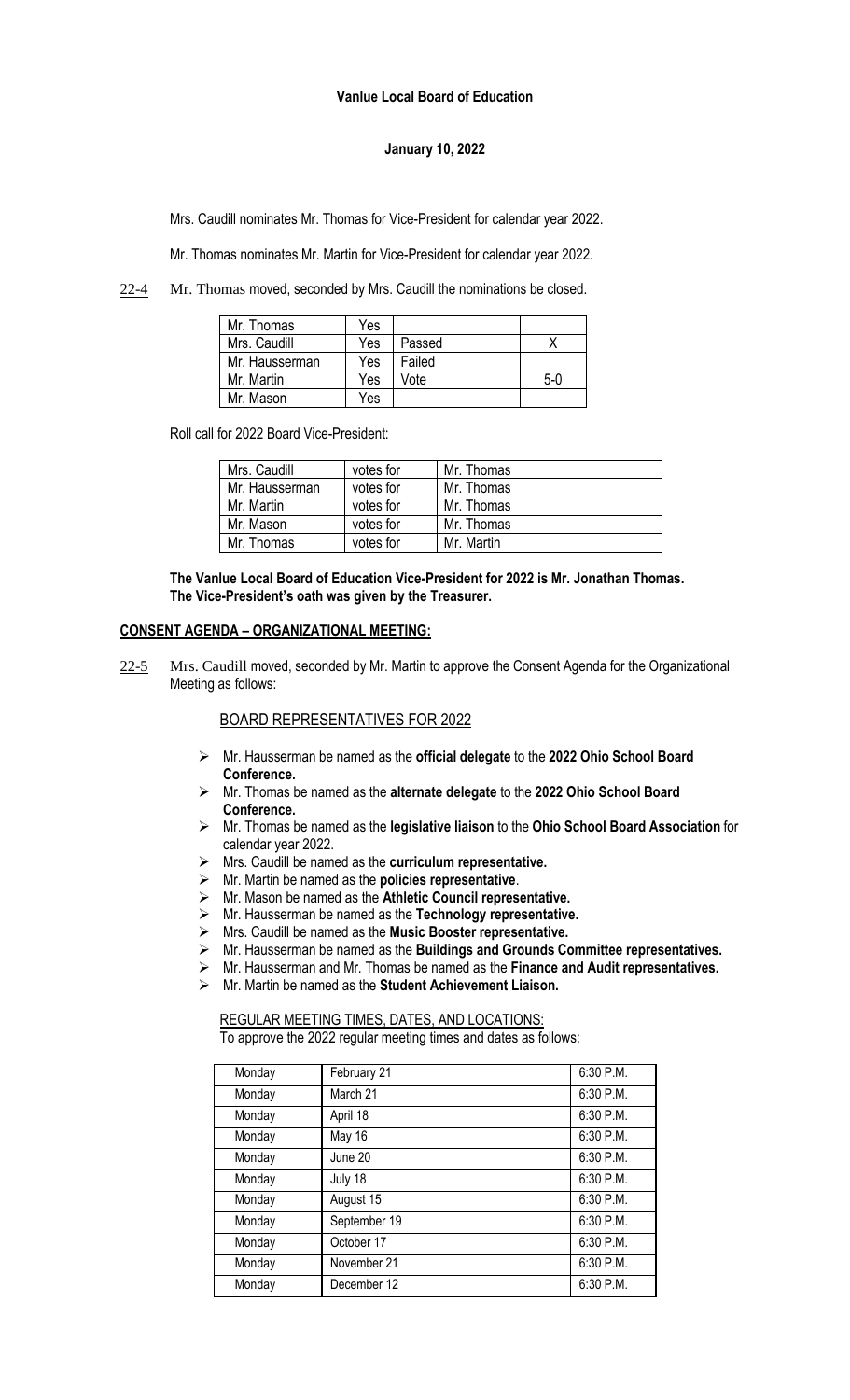#### **Vanlue Local Board of Education**

## **January 10, 2022**

# CELL PHONE REIMBURSEMENT:

To approve cell phone reimbursements for the following employees:

- Principal \$50.00
- Superintendent \$50.00
- Secretary \$50.00
- Technology Coordinator \$100.00
- Athletic Director \$50.00
- Maintenance/Transportation Supervisor \$100.00

# STANDING AUTHORIZATIONS 2022:

To approve standing authorizations for 2022 as follows:

- ➢ **Treasurer** be **authorized to secure advances from the Auditor** when funds are available and payable to the district.
- ➢ **Treasurer** be **authorized to borrow monies in anticipation of school foundation and tax receipts**, not to exceed authorization given in R.C. 133.30, to meet payable and outstanding obligations as needed.
- ➢ **Treasurer** be **authorized to invest inactive funds at the most productive interest rate** whenever inactive funds are available.
- ➢ **Treasurer** do **appropriation modifications as necessary** and report to Board for final approval.
- ➢ **Treasurer** to **pay bills** in a timely manner provided the funds are available and report to the Board each month as to the payment of bills.
- ➢ **Treasurer** to **establish change funds** on an as needed basis.
- ➢ **Superintendent to employ temporary personnel, as needed for emergency situations** with such employments being presented for approval to the Board at the next meeting.
- ➢ **Superintendent** be **named the purchasing agent** for the Vanlue Local School District.
- ➢ **Superintendent** be **authorized,** on behalf of this Board, to accept resignations which have been submitted by employees during times when this Board is not in session, subject to ratification by this Board; provided however, that upon ratification by this Board, such resignations shall be deemed effective as of the date and time of the Superintendent's acceptance.
- ➢ **Superintendent** be **authorized**, during periods when this Board is not in session, to make offers of employment directly to candidates for either teaching or nonteaching positions on behalf of this Board, and to acknowledge acceptance of such offers on behalf of this Board, subject to a subsequent vote of ratification by this Board; provided, however, that upon ratification by this Board, the employment shall be deemed effective as of the date and time of the employee's acceptance of the Superintendent's offer.
	- $\circ$  Nothing in this resolution shall require the Board of Education to employ or continue to employ an individual who has not provided a criminal records check satisfactory to the Board or who has not satisfied any other prerequisite to employment created by law or Board policy.

| Mr. Hausserman | Yes |        |     |
|----------------|-----|--------|-----|
| Mr. Martin     | Yes | Passed |     |
| Mr. Mason      | Yes | Failed |     |
| Mr. Thomas     | Yes | Vote   | 5-0 |
| Mrs. Caudill   | Yes |        |     |

# **INVOLVEMENT OF VISITORS:**

None.